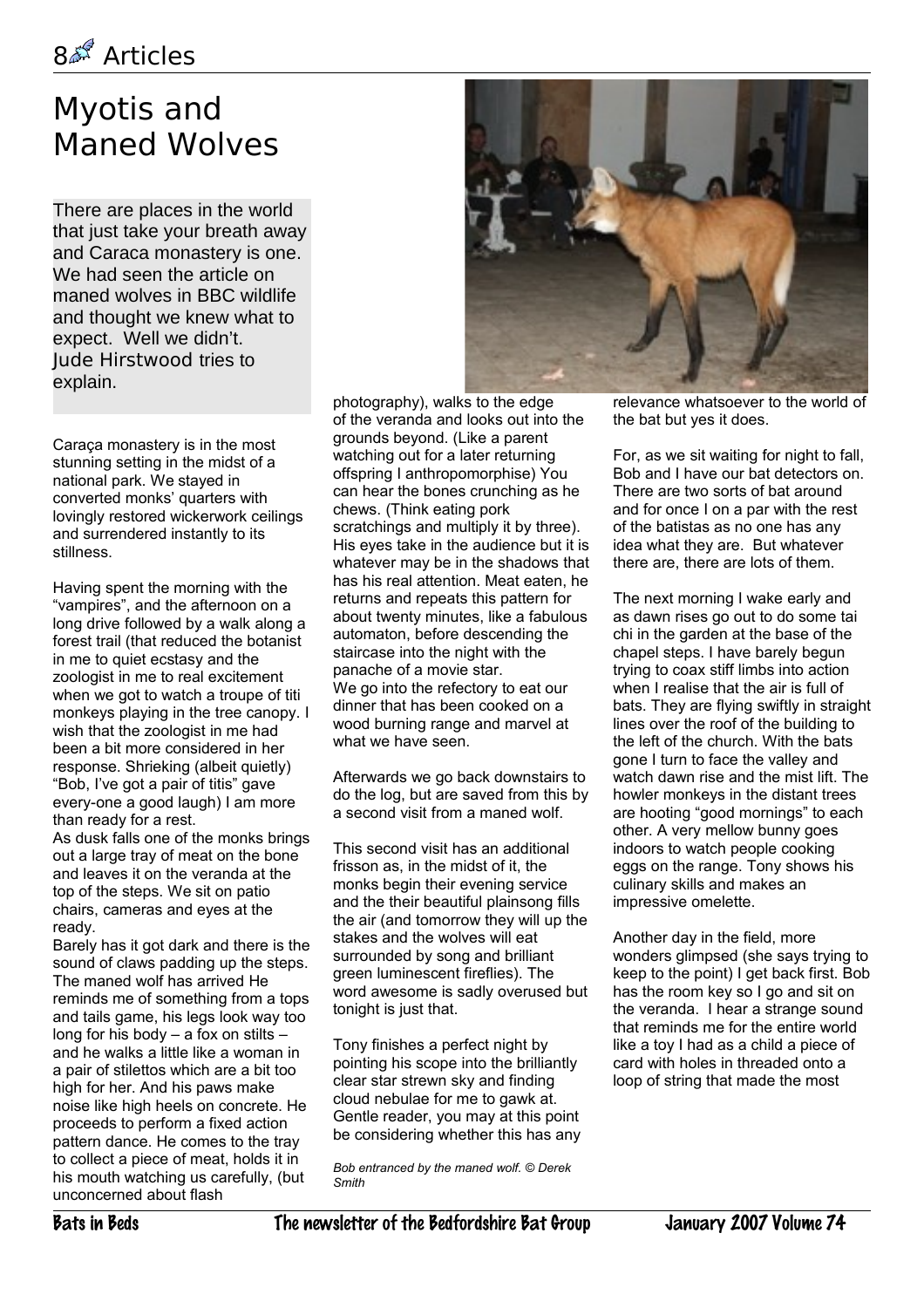Articles 29

amazing whirring noise when you moved the string. I cannot think what it can be – and then I realise. It's the sound of bat wings. There are bats setting off early to feed. I count about 16 in a two-minute period and see Bob and Tony strolling back towards me. I indicate that they need to be here right now but they seem to take an age to join me.

To begin with neither of them can hear the noise. Then Tony tunes in to it. It is very unbat like. He says "It's like swan's wings" and a little later modifies this to " It's like some-one shaking a blanket". It is some minutes before Bob identifies it- not that he is deaf, but rather he has been listening for a bat-like sound and this is not one of those. By now they are swooping close around us. Bob and Tony yearn for a hand net. Tony removes his hat and holds it quizzically for they are so close they might well fly into a casually held hat.

It is decided to case the joint. I suggest getting up at 4.30. Derek and Tony suggest 4.45. When Bob and I do emerge at 4.45 Tony and Derek have done German impressions and are already out there and have bagged their places without towels. Derek is in a state of bliss, having got out first and been rewarded by the sight of a maned wolf coming up to clear the last of the meat from the dish

So we sit, drinking lemon tea, eating popcorn and recording bat social calls. We are all so excited and so tired that silliness comes to visit. We develop a new religion with the motto " We can always sleep on the bus" and at five in the morning we find this hilarious. But not as hilarious as Tony finding he can't get a photo of the sunrise. " There's always something in front of a sunrise" he says and at 5am that sounds really profound but also a real Eeyore moment.

When the bats have gone Tony and Derek go on a futile final hunt for guinea pigs and Bob and I grab some sleep.

Bob and I check out the chapel for signs of droppings but the place is so lovingly tended that there is not even any dust (I get a mental picture of



Photo © Bob Cornes

Anthea Turner and her white gloves). We are packed and ready to go when Regina comes to say that she has been asking the monks if they have a roost and they say yes and would we like to see it.

At this point I should perhaps confess to being the possessor of a number of fears (i) heights (ii) tightly spirally staircases and (iii) staircases you can see the ground through. So what on earth persuaded me that I would like to go to look for a roost? The monks said it was on the second floor – what was I thinking.? Partly I reasoned that all the hotels we had stayed in counted the ground floor as the first floor and also I reasoned sometimes fears need to be addressed. So I set off up the staircase. After two or three turns of the spiral we came to a mezzanine. I congratulated myself, even peering down into the void below without hyperventilating. The smug moment passes when I was pointed to a flight of rickety wooden stairs leading upwards.

Caution counsels staying put, but I carry on, grasping tight the wooden handrail, which wobbles alarmingly. Finally I make it. Oh how I would like to tell you what a great time I had. But I will not lie. As I come to the top of the step I see Regina leaning, practically velcroed, to the wall. I soon find out why. We are standing on a wobbly wooden platform, a platform that is a terminus. The floor stops here. Ahead of us are a few beams lying across the top of the dome of the chapel. And it was at the far end of these that the bats hung high in the roof.



*Phot o© Derek Smith The curving "floor" at the bottom of the picture is the arch of the roof shown left. Notice how narrow the beams are, and that yours truly is nowhere to be seen*

At that moment my common sense caught up with me and we both made as dignified retreat as was possible with legs made of jelly.

While Bob remained on the wooden platform, Derek and Tony are made of stronger stuff they walk across like Mohawks on a skyscraper and have a good look round. Even Derek wasn't able to get fantastic photos as they were roosting so inaccessibly. You won't see a lot in black and white so I have posted them on the website.



If you look closely you may see a darker patch on the left hand side. Derek took this while balancing on one of those roof struts you can see in the photograph above.

Derek also managed to collect a mummified bat which was used to help us make an identification. I regained what cred I could by buying a tub of ice cream at a stopping point so that he would have somewhere he could store it without it being damage,Derek also managed to collect a mummified bat that was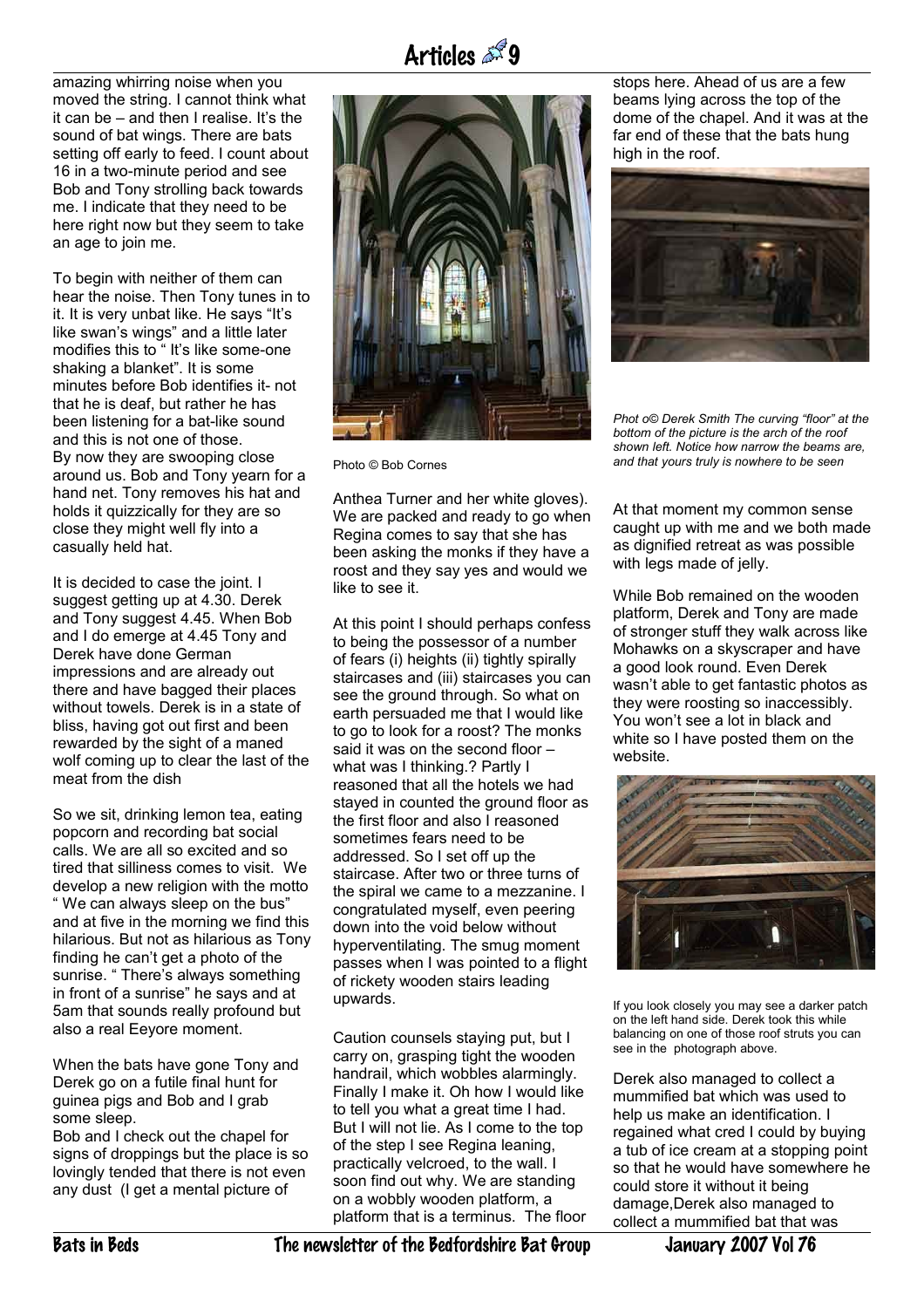

Photo from [www.batsofbci.org](http://www.batsofbci.org/)

used to help us make identification. I regained what cred I could by buying a tub of ice cream at a stopping point so that he would have somewhere he could store it without it being damaged.



A photo of the desiccated bat after we had watered it (not). Photo© Derek Smith

After much dissection (both physical and intellectual) and even more measuring it is decided that we have seen *Myotis nigricans*, which ties in with our initial thoughts that one of the echolocation calls we heard was quite *Myotis* like.

Was this amazing couple of days the end of our battery? –No, but you'll have to wait until the next issue to find out more - or come to the January meeting to see these and other pictures in colour. (I'll try to get some onto the website over Christmas)

*Myotis nigricans* are obviously hard to photograph, but eventually I did find this one on a site. It is well worth visiting.



### What's the collective noun for people who study bats?

Regina was a Brazilian who was one of our tour guides. She was an expert naturalist, but had not met a group of bat enthusiasts before. Her English was excellent but she was stumped as to what you called bat fanatics. She knew birdwatchers were ornithologists and reduced Richard Webb, the other tour leader, to hysterics by asking him whether we were "battyologists". I think some of the birders thought she was close – and that batty would be just perfect. One of the other members of the party explained absolutely straight faced that the word she was looking for was "batistas".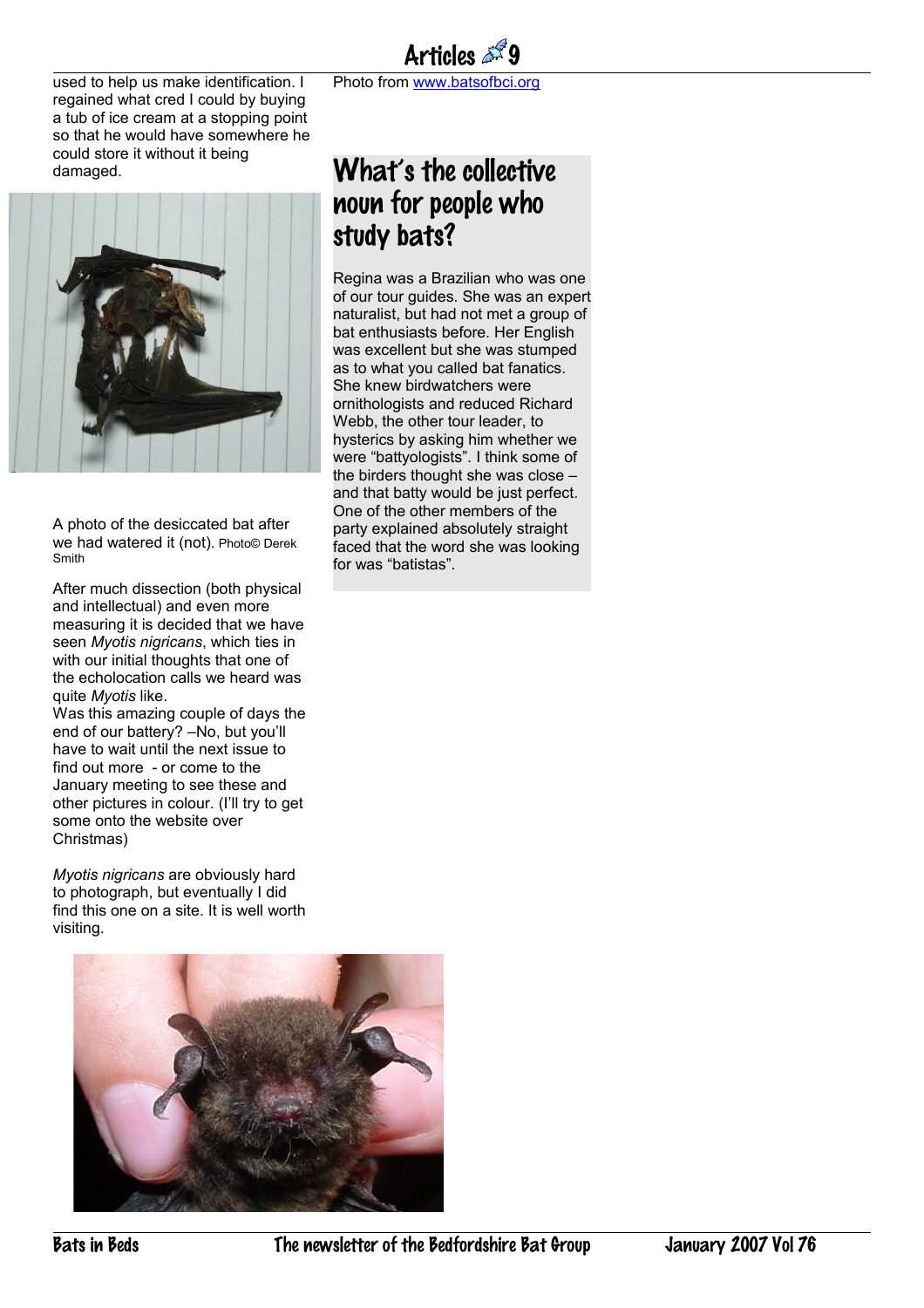